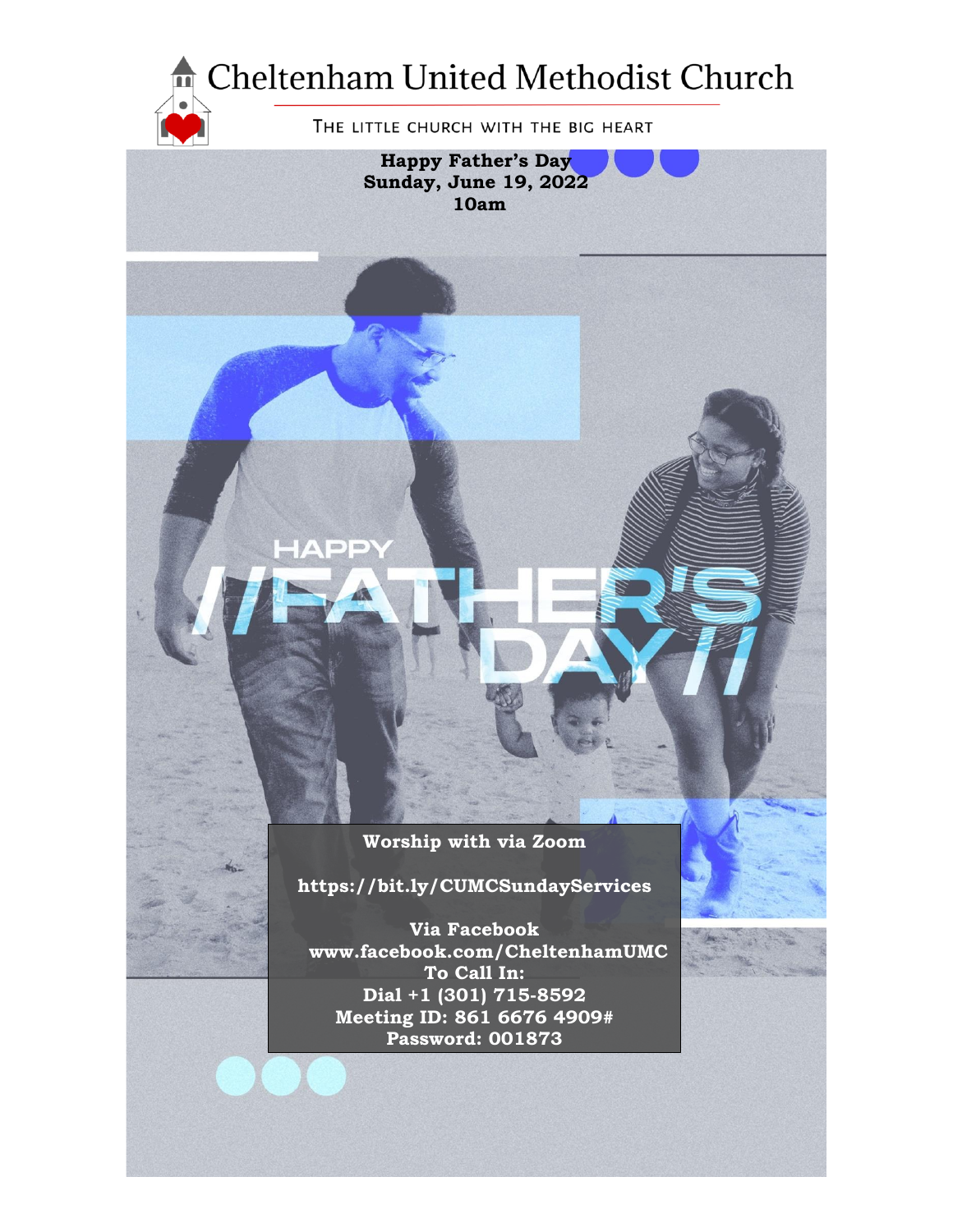### **GATHERING**

### WELCOME

### ANNIVERSARIES AND BIRTHDAYS

AFFIRMATION OF FAITH *From 1 Corinthians 15:1-6 and Colossians 1:15-20*

This is the good news which we have received, in which we stand, and by which we are saved:

**Christ died for our sins, was buried, was raised on the third da, and appeared first to the women, then to Peter and the Twelve, and then to many faithful witnesses. We believe Jesus is the Christ, the Anointed One of Go, the firstborn of all creation, the firstborn from the dead, in whom all thins hold together, in whom fullness of God was pleased to dwell by the power of the Spirit. Christ is the head of the body, the church, and by the blood of the cross reconciles all things to God. Amen.**

### PRAYER

**Holy God, we acknowledge that you are our Father, our heavenly parent, but we give thanks to you for our earthly fathers who have nurtured us and supported us. We lift up prayers for fathers who have given us life and love, that we may show them respect and love. We lift up prayers for fathers who have lost a child through death, that their faith may give them hope, and their family and friends support and console them. We pray for me, though without children of their own, who like fathers have nurtured and cared for us. We pray for fathers, who have been unable to be a source of strength, who have not responded to their children and have not sustained their families. God our Father, in your wisdom and love you mad all things. Bless these men, that they may be strengthened as Christian fathers. The example of their faith and love shine forth. Grant that we, their sons and daughters, may honor them always with a spirit of profound respect. Grant this through Christ our Lord. Amen**

+HYMN "Be Thou My Vision" UMH 451 *Words: Ancient Irish; trans. by Mary e. Byrne, 1905; versed by Eleanor H. Hull, 1912, alt. Music: Trad. Irish melody; harm. by Carlton R. Young, 1963 Tune: SLANE © 1989 The United Methodist Publishing House. CCLI License Account #3551380*

Be thou my vision, O Lord of my heart; naught be all else to me, save that thou art. Thou my best thought, by day or by night, waking or sleeping, thy presence my light.

Be thou my wisdom, and thou my true word; I ever with thee and thou with me, Lord; thou and thou only, first in my heart, great God of heaven, my treasure thou art.

Great God of heaven, my victory won, may I reach heaven's joys, O bright heaven's Sun!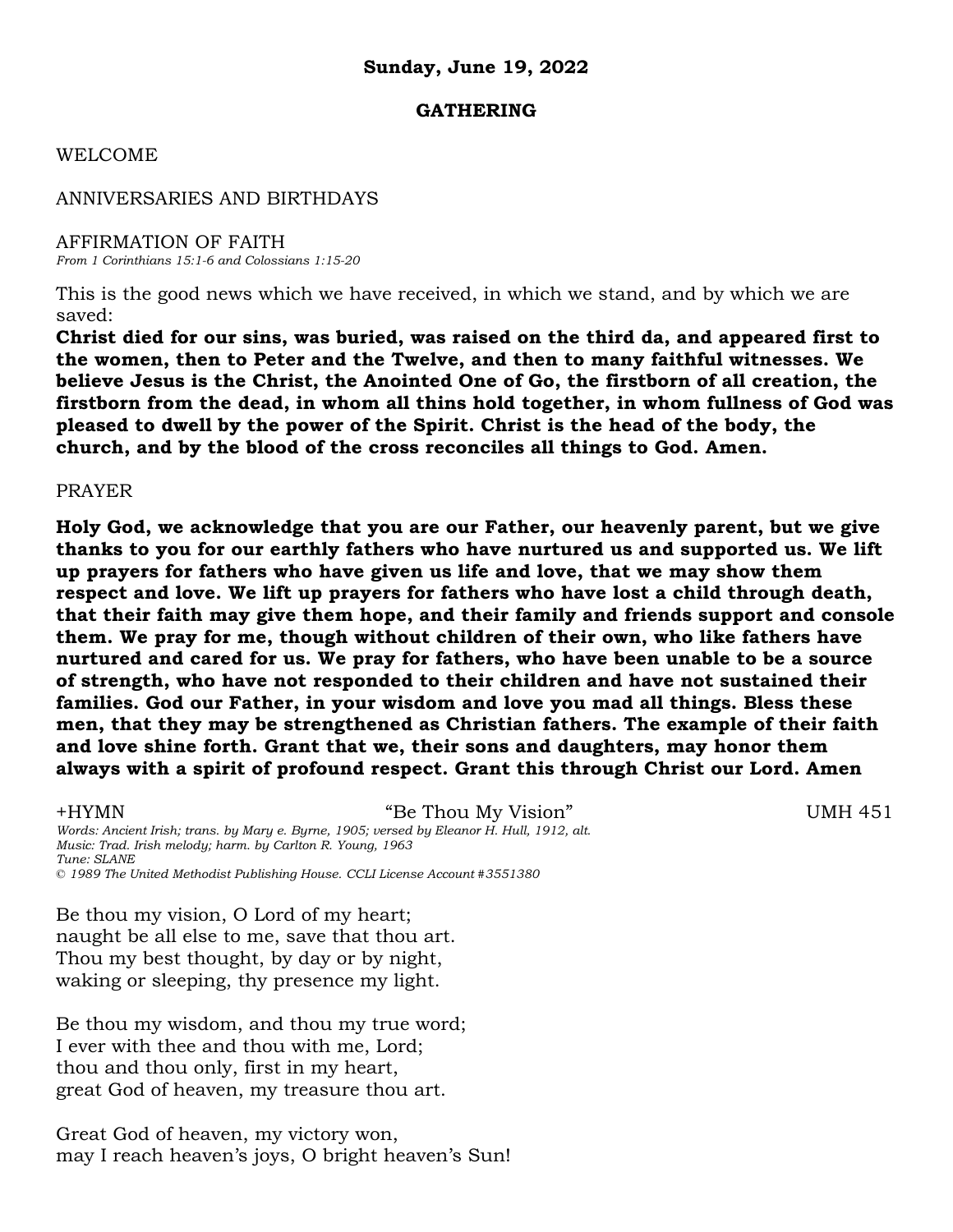Heart of my own heart, whatever befall, still be my vision, O Ruler of all.

POEM "The Creation" James Weldon Johnson

And God stepped out on space, And he looked around and said: I'm lonely— I'll make me a world.

And far as the eye of God could see Darkness covered everything, Blacker than a hundred midnights Down in a cypress swamp.

Then God smiled, And the light broke, And the darkness rolled up on one side, And the light stood shining on the other, And God said: That's good!

Then God reached out and took the light in his hands, And God rolled the light around in his hands Until he made the sun; And he set that sun a-blazing in the heavens. And the light that was left from making the sun God gathered it up in a shining ball And flung it against the darkness, Spangling the night with the moon and stars. Then down between The darkness and the light He hurled the world; And God said: That's good!

Then God himself stepped down— And the sun was on his right hand, And the moon was on his left; The stars were clustered about his head, And the earth was under his feet. And God walked, and where he trod His footsteps hollowed the valleys out And bulged the mountains up.

Then he stopped and looked and saw That the earth was hot and barren. So God stepped over to the edge of the world And he spat out the seven seas— He batted his eyes, and the lightnings flashed— He clapped his hands, and the thunders rolled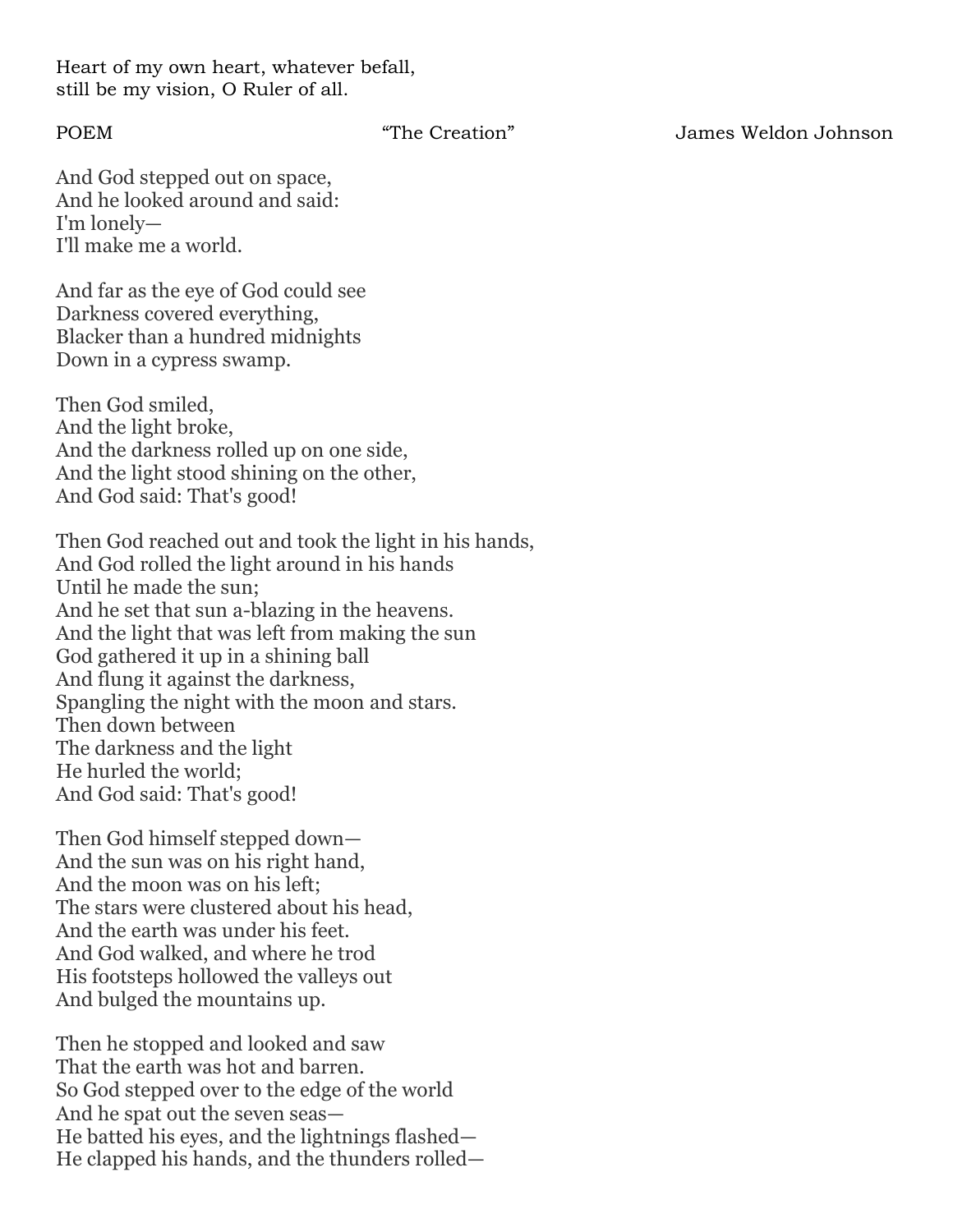And the waters above the earth came down, The cooling waters came down.

Then the green grass sprouted, And the little red flowers blossomed, The pine tree pointed his finger to the sky, And the oak spread out his arms, The lakes cuddled down in the hollows of the ground, And the rivers ran down to the sea; And God smiled again, And the rainbow appeared, And curled itself around his shoulder.

Then God raised his arm and he waved his hand Over the sea and over the land, And he said: Bring forth! Bring forth! And quicker than God could drop his hand, Fishes and fowls And beasts and birds Swam the rivers and the seas, Roamed the forests and the woods, And split the air with their wings. And God said: That's good!

Then God walked around, And God looked around On all that he had made. He looked at his sun, And he looked at his moon, And he looked at his little stars; He looked on his world With all its living things, And God said: I'm lonely still.

Then God sat down— On the side of a hill where he could think; By a deep, wide river he sat down; With his head in his hands, God thought and thought, Till he thought: I'll make me a man!

Up from the bed of the river God scooped the clay; And by the bank of the river He kneeled him down; And there the great God Almighty Who lit the sun and fixed it in the sky, Who flung the stars to the most far corner of the night, Who rounded the earth in the middle of his hand;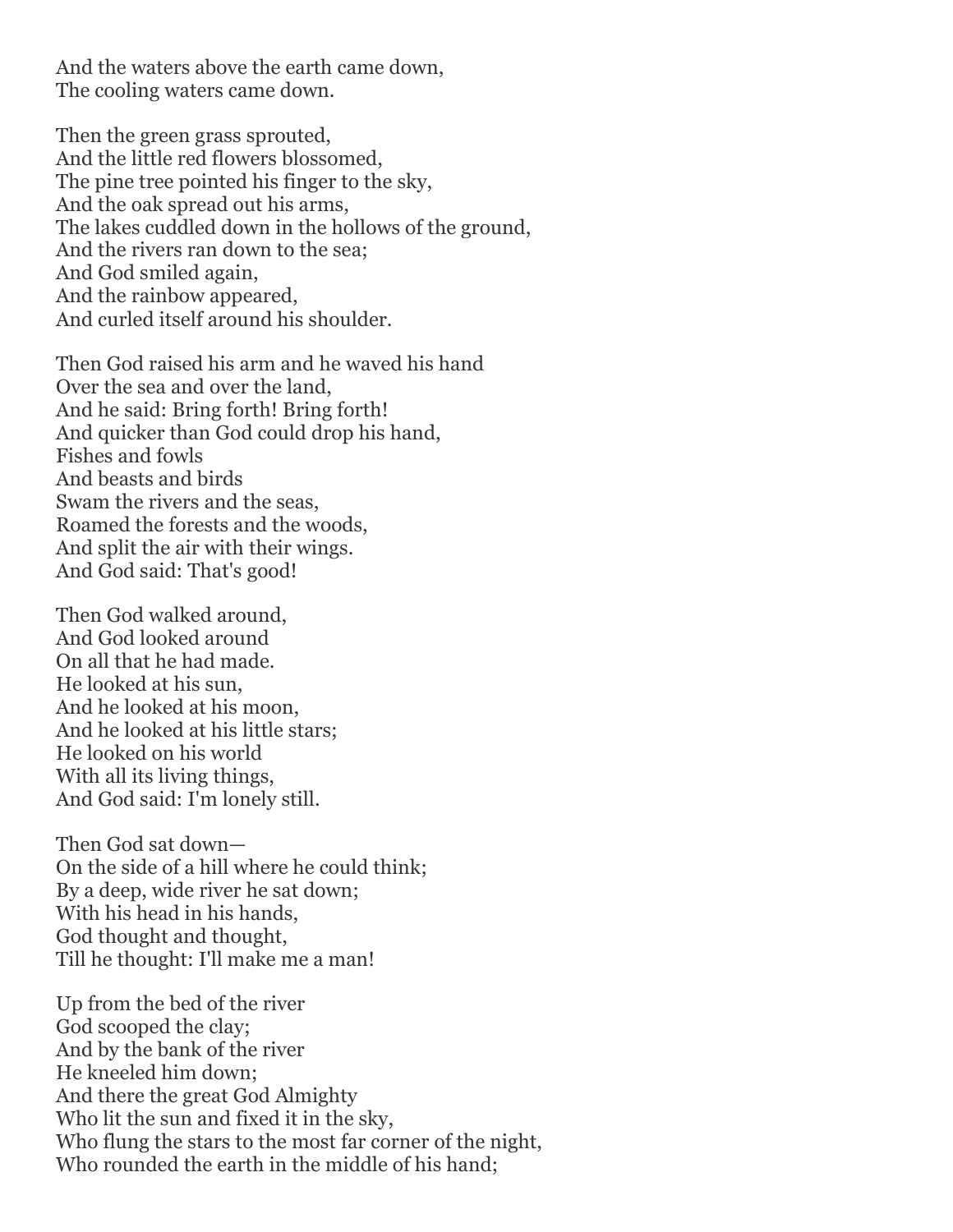This great God, Like a mammy bending over her baby, Kneeled down in the dust Toiling over a lump of clay Till he shaped it in is his own image;

Then into it he blew the breath of life, And man became a living soul. Amen. Amen.

### +HYMN "Lord of the Dance" UMH 261

*Words: Sydney Carter, 1963 Music: 19th cent. Shaker tune; adapt. By Sydney Carter, 1963; harm. by Gary Alan Smith, 1988 Tune: LORD OF THE DANCE © 1989 The United Methodist Publishing House. CCLI License Account #3551380*

I danced in the morning when the world was begun, and I danced in the moon and the stars and the sun, and I came down from heaven and I danced on the earth. At Bethlehem I had my birth.

### *Refrain*

*Dance, then, wherever you may be; I am the Lord of the Dance, said he. And I'll lead you wherever you may be, and I'll lead you all in the dance, said he.*

I danced for the scribe and the Pharisee, but they would not dance and they would not follow me; I danced for the fishermen, for James and John; they came to me and the dance went on.

### *Refrain*

I danced on the sabbath when I cured the lame, the holy people said it was a shame; they whipped and they stripped and they hung me high; and they left me on a cross to die.

### *Refrain*

I danced on a Friday and the sky turned black; it's hard to dance with the devil on your back; they buried my body and they thought I'd gone, but I am the dance and I still go on.

### *Refrain*

They cut me down and I leapt up high, I am the life that will never, never die; I'll live in you if you'll live in me; I am the Lord of the Dance, said he.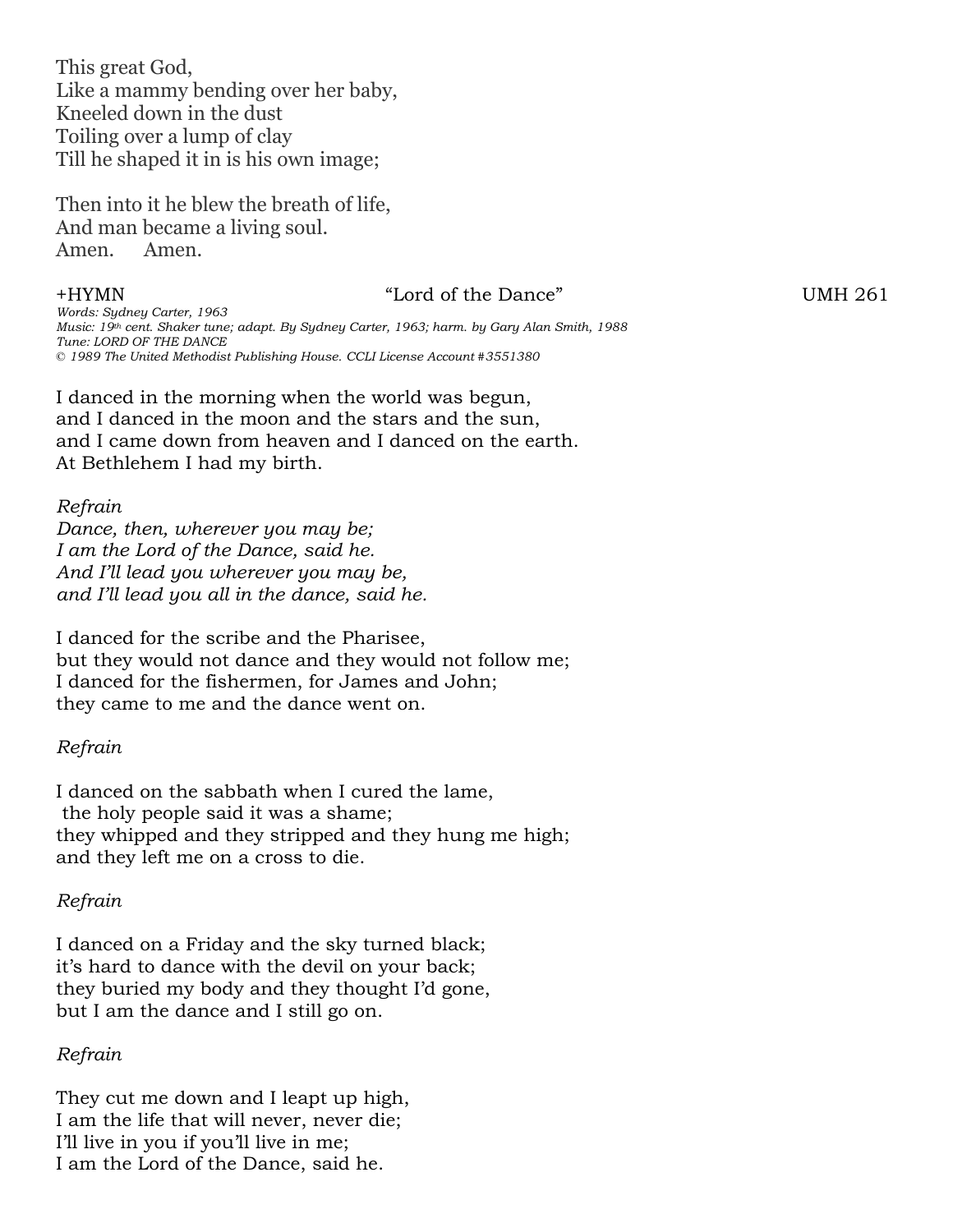*Refrain*

+PASSING OF THE PEACE

### SHARING OF JOYS AND CONCERNS

### PASTORAL PRAYER AND THE LORD'S PRAYER

**Our Father, who art in heaven, Hallowed be thy name. Thy kingdom come; thy will be done On earth as it is in heaven. Give us this day our daily bread And forgive us our trespasses As we forgive those who trespass against us And lead us not into temptation, but deliver us from evil. For thine is the kingdom, and the power, and the glory forever. Amen.**

### OLD TESTAMENT LESSON Psalm 42:1-8

+HYMN "Open My Eyes, That I May See" UMH 454 *Words: Clara H. Scott, 1895 Music: Clara H. Scott, 1895 Tune: OPEN MY EYES © 1989 The United Methodist Publishing House. CCLI License Account #3551380*

Open my eyes that I may see glimpses of truth thou hast for me; place in my hands the wonderful key that shall unclasp and set me free. Silently now I wait for thee, ready my God thy will to see. Open my eyes illumine me, Spirit divine!

Open my ears, that I may hear voices of truth thou sendest clear, and while the wave-notes fall on my ear, everything false will disappear Silently now I wait for thee, ready my God thy will to see. Open my ears illumine me, Spirit divine!

Open my mouth, and let me bear gladly the warm truth everywhere; open my heart and let me prepare love with thy children thus to share. Silently now I wait for thee, ready my God thy will to see. Open my heart illumine me, Spirit divine!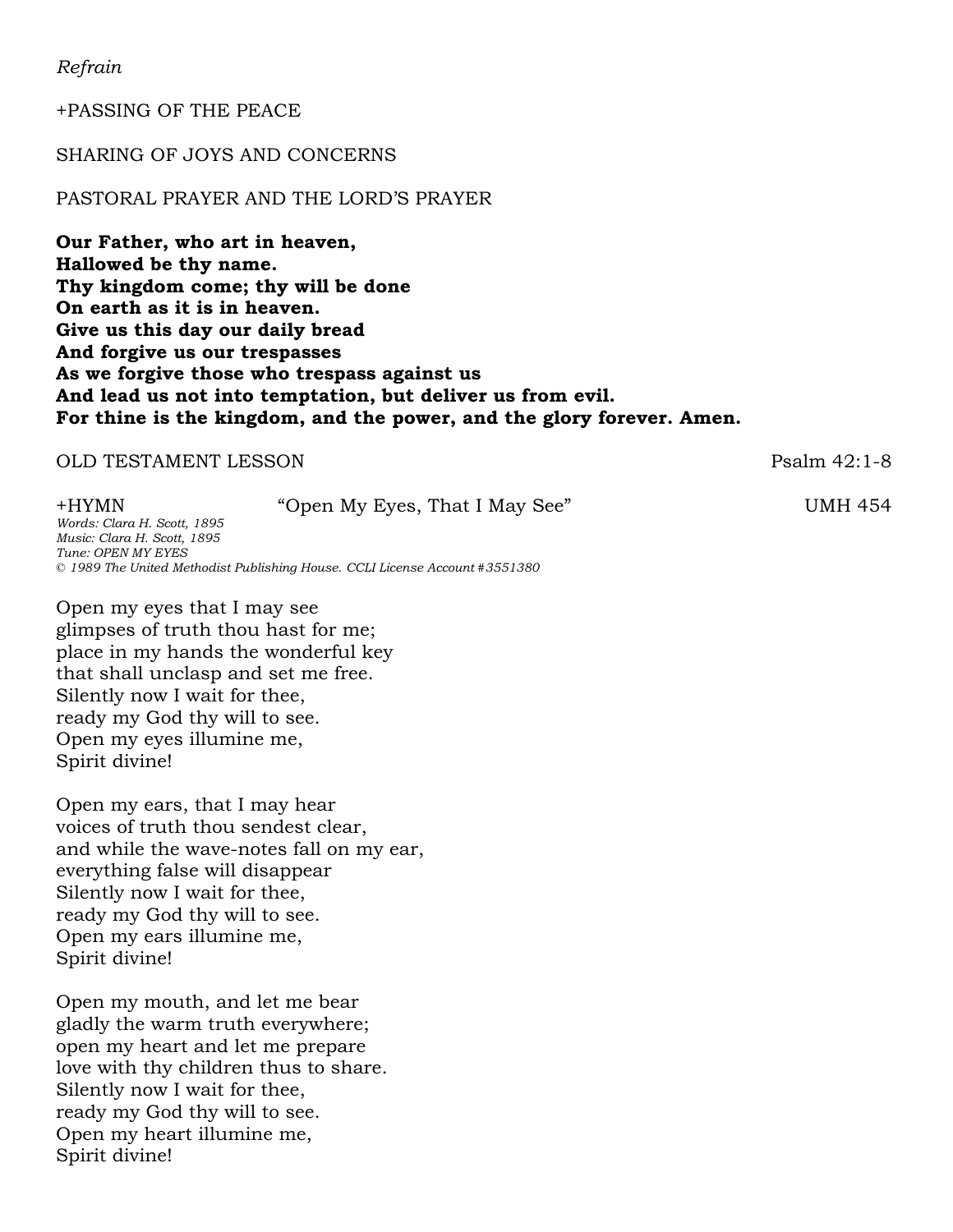Only a dad, with a tired face, Coming home from the daily race, Bringing little of gold or fame, To show how well he has played the game, But glad in his heart that his own rejoice To see him come, and to hear his voice.

Only a dad, with a brood of four, One of ten million men or more. Plodding along in the daily strife, Bearing the whips and the scorns of life, With never a whimper of pain or hate, For the sake of those who at home await.

Only a dad, neither rich nor proud, Merely one of the surging crowd Toiling, striving from day to day, Facing whatever may come his way, Silent, whenever the harsh condemn, And bearing it all for the love of them.

Only a dad, but he gives his all To smooth the way for his children small, Doing, with courage stern and grim, The deeds that his father did for him. This is the line that for him I pen, Only a dad, *but the best of men*.

+HYMN "God Will Take Care of You" UMH 130

*Words: Civilla D. Martin, 1904 Music: W. Stillman Martin, 1905 Tune: MARTIN © 1989 The United Methodist Publishing House. CCLI License Account #3551380*

Be not dismayed whate'er betide, God will take care of you; beneath the wings of love abide, God will take care of you.

*Refrain*

*God will take care of you, through everyday, o'er all the way; he will take care of you, God will take care of you.* 

Through days of toil when heart doth fail, God will take care of you; when dangers fierce your path assail, God will take care of you.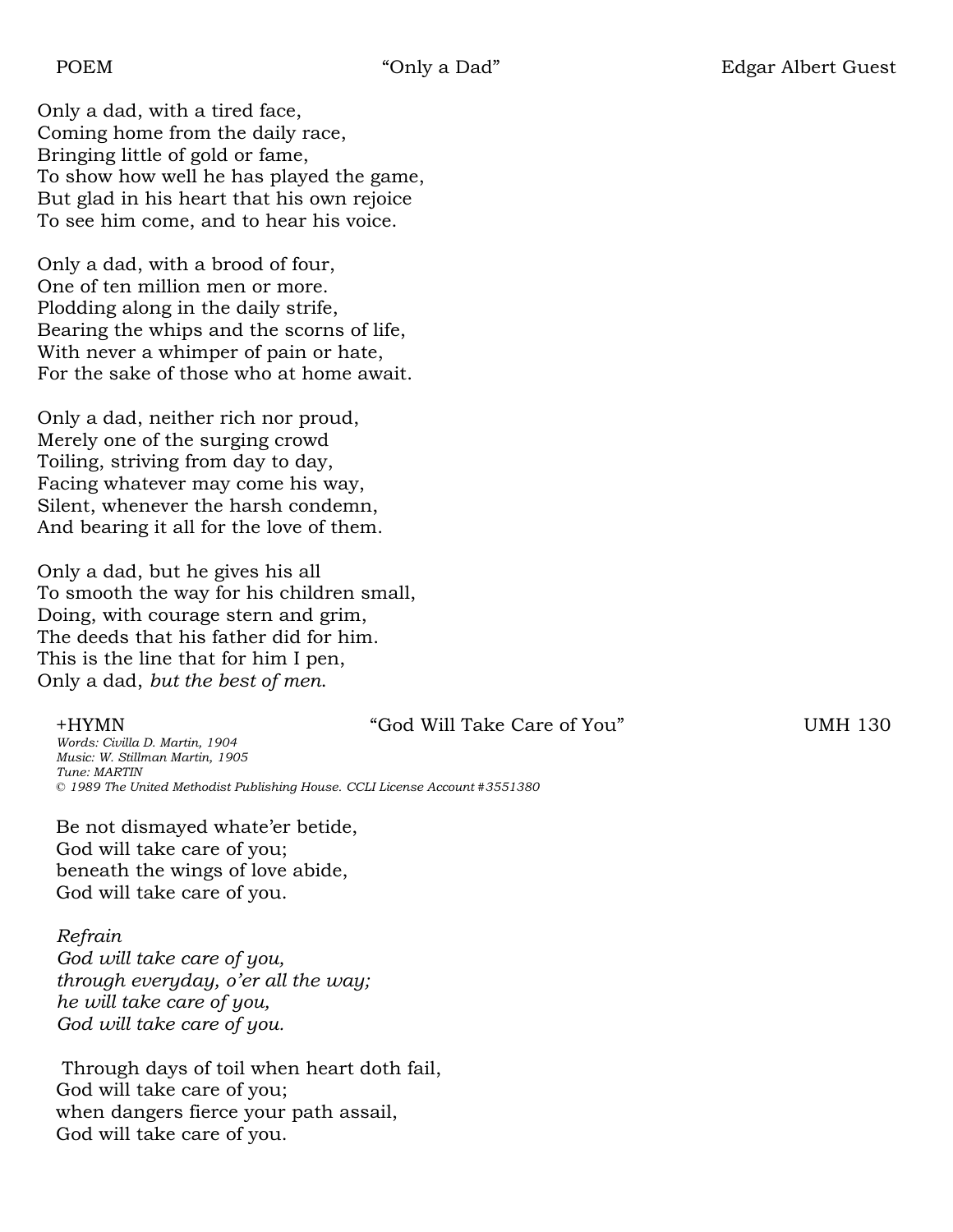### *Refrain*

All you may need he will provide, God will take care of you; nothing you ask will be denied, God will take care of you.

### *Refrain*

No matter what may be the test, God will take care of you; lean weary one, upon his breast, God will take care of you.

### *Refrain*

NEW TESTAMENT LESSON Galatians 3:23-29

### **RESPONSE TO THE WORD**

| +OFFERTORY | "Breathe on Me Breath of God"                                                 | UMH 420       |
|------------|-------------------------------------------------------------------------------|---------------|
| +DOXOLOGY  |                                                                               | <b>UMH 95</b> |
|            | Praise God from whom all blessings flow. Praise God all creatures here below. |               |
|            | Praise God above ye heavenly host. Praise Father, Son, and Holy Ghost.        |               |

### OFFERTORY PRAYER

### **GOING FORTH**

### +HYMN "Blessed Assurance" UMH 369

*Words: Fanny J. Crosby, 1873 Music: Phoebe P. Knapp, 1873 Tune: ASSURANCE © 1989 The United Methodist Publishing House. CCLI License Account #3551380*

Blessed assurance, Jesus is mine! O what a foretaste of glory divine! Heir of salvation, purchase of God, born of his Spirit, washed in his blood.

### *Refrain*

*This is my story, this is my song, praising my Savior all the day long; this is my story, this is my song, praising my savior all the day long.* 

Perfect submission, perfect delight, visions of rapture now burst on my sight; angels descending bring from above echoes of mercy, whispers of love.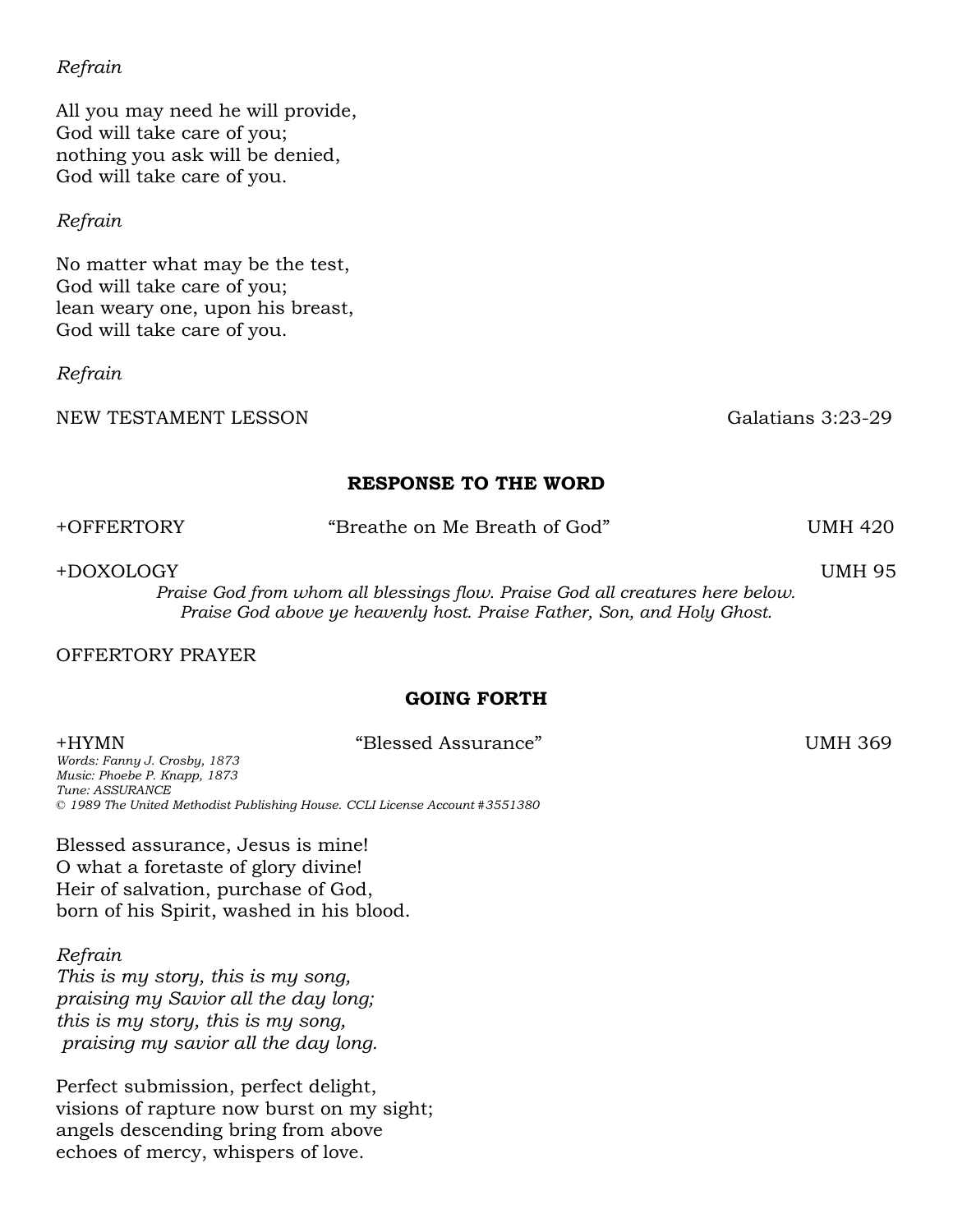*Refrain*

Perfect submission, all is at rest; I in my Savior am happy and blest, watching and waiting, looking above, filled with his goodness, lost in his love.

*Refrain*

+BENEDICTION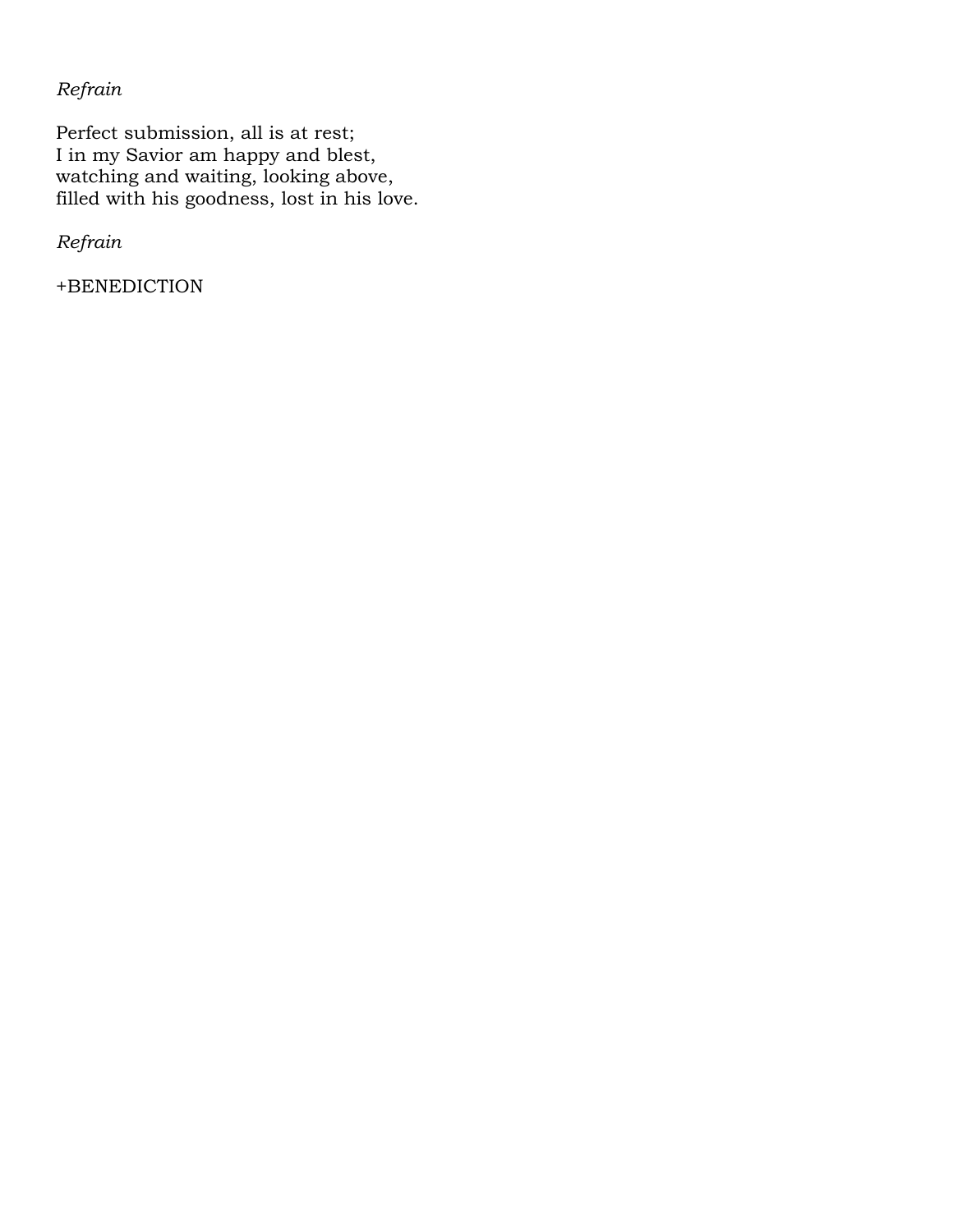# *Upcoming Events*

# **Monday, June 20, 2022**

Monday Methodists 9am Knitting Circle 10am

# **Wednesday, June 22, 2022**

Walking Club 9am